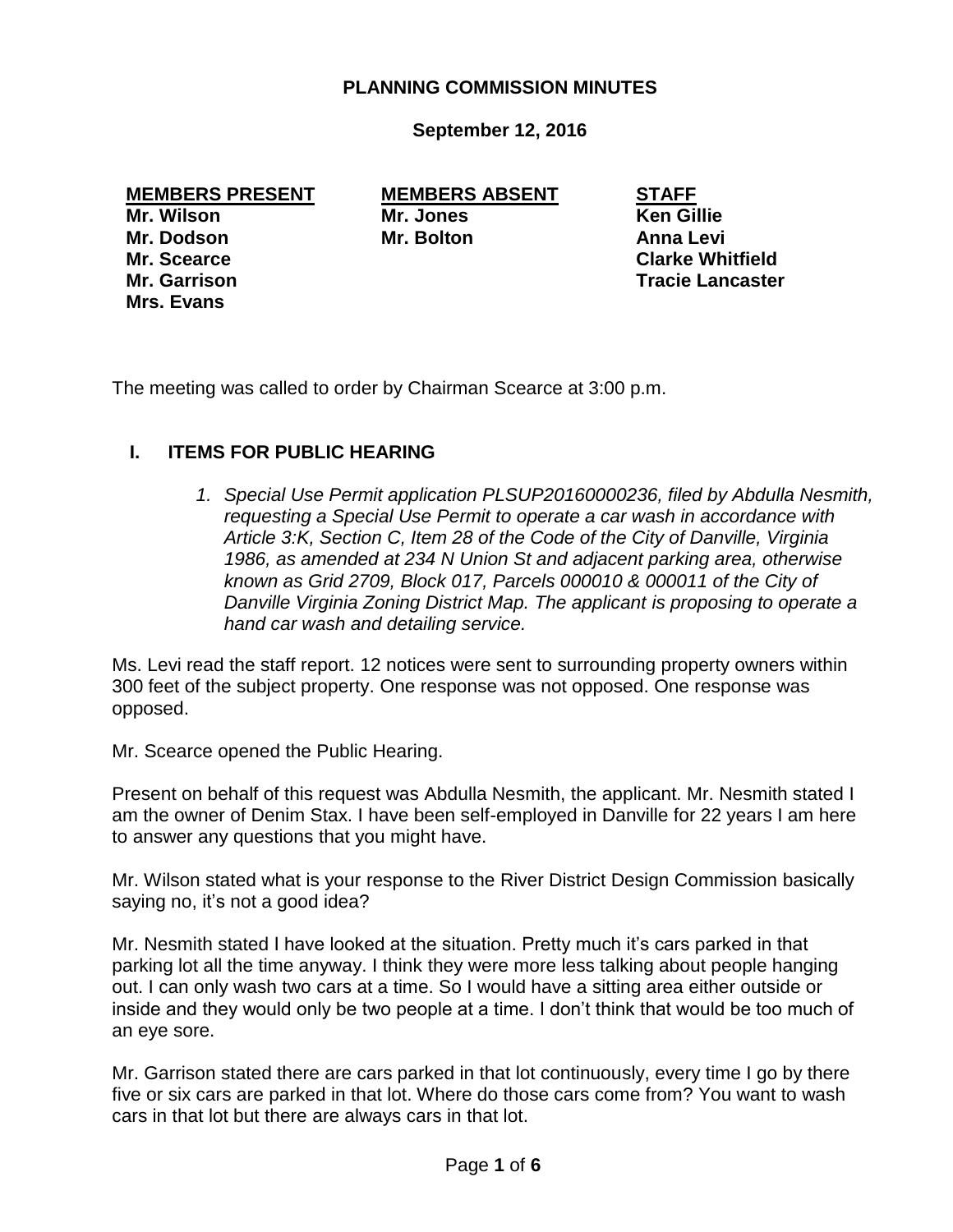Mr. Nesmith stated the cars are pretty much going to the barbershops. A lot of the employees from the Barbershop park there but that is our parking lot. So I would instruct them that they need to park in the City parking lot in the back.

Mrs. Evans stated would you follow the City's guidelines that they put on this. The wastewater containment for each carwash or detailing job, the hours of operation are you willing to follow the four conditions?

Mr. Nesmith stated yes.

Mr. Wilson stated one person mentioned a request to repave the lot. Was that part of your requirements or exhortation? It's not one of the requirements but is that something you was planning on doing?

Mr. Nesmith stated no because one part of the pavement is a little cracked but that is City property. I would probably put more gravel in the lot across from where I would be washing the cars at.

Mr. Scearce closed the Public Hearing.

Mr. Scearce stated what about parking requirements for the business that is there now. Would this still keep them in compliance?

Mr. Gillie stated the Central Business doesn't require off street parking. So there is no requirement unless they are over a lot of square footage and the building is not even close to that minimum. So it won't affect that.

Mrs. Evans stated I have a question for staff. The car wash on Ridge Street the City was adamant that it be enclosed but yet you are recommended approval of this one that is going to be in the open? Could you explain that?

Mr. Gillie stated we recommended approval before we received the River District recommend of denial. So at this point, staff was going to leave this up to Planning Commission. When we looked at it he had offered to put a mat. We didn't like the other one because of trying to control the storm water and everything else due to the new state storm water guidelines. He has actually proposed a system that actually captures all the water that comes off the car. That can be then pumped into the city sanitary system. So no water should be coming off of his site that could get into the storm drains that could cause the potential for pollution. So when we looked at it at first that is one of the reasons we recommended approval. We were unaware that the River District was going to say no, that they didn't like the idea of an outdoor car wash. They are not opposed to an indoor car wash but they don't believe there should be an outdoor car wash at this location. So staff's recommendation is that you guys make the call.

Mr. Scearce stated I think their denial was basically for the aesthetics of it.

Mr. Wilson stated I guess I certainly don't want to fault Mr. Nesmith for wanting to expand his business and things like that. But I do believe we were very involved in helping formulate the River District plan and helping come up with all the details of that. My recollection of all of that is the City set this up and Council voted, in a way that when it went to the Commission that Commission would be able to weigh in on these kinds of decisions. The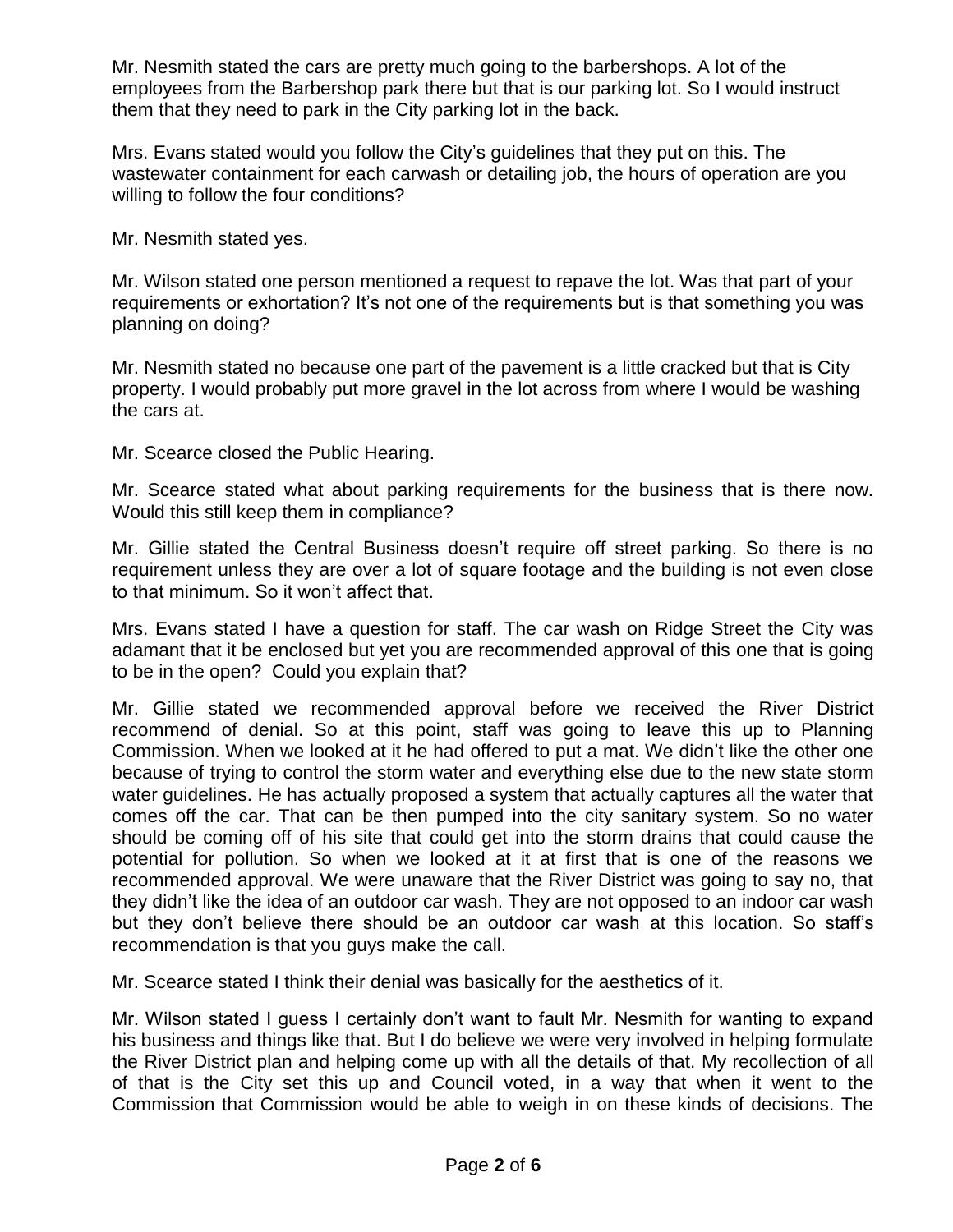aesthetics of how we are going to do our downtown. I think we really have to think about that a lot.

#### **Mr. Wilson made a motion to deny** *PLSUP20160000236***. Mrs. Evans seconded the motion. The motion was approved by a 5-0 vote.**

*2. Rezoning application PLRZ20160000237, filed by The Board of Missions of the United Methodist Church requesting to rezone from OT-R, Old Town Residential to "Conditional" TO-C, Transitional Office Commercial, 212 Murphy Circle, otherwise known as Grid 0613, Block 004, Parcel 000051 of the City of Danville, Virginia Zoning District Map. The applicant is proposing to rezone the parcel so that the building may be used for community services operated by nonprofit organizations.* 

Ms. Levi read the staff report. 49 notices were sent to surrounding property owners within 300 feet of the subject property. Eight responses were not opposed. Seven responses were opposed.

Mr. Scearce opened the Public Hearing.

Present on behalf of this request was Janine Howard. Ms. Howard stated I am the President of the Board of Missions for the United Methodist Church for the Danville district which covers this area, Pittsylvania, Franklin, Patrick. I am also the district superintendent for the United Methodist church in this area. So that just describes for you what my role is in this. We have the Pastor of the former Stokesland Church with us as well she can maybe speak to any really specific questions you have. But as the president of the board of missions I just wanted to assure you that what we are seeking to do is serve the needs especially of the stokesland Community, the immediate community. These are some demographical instruments that we have access to. A couple of things that really stand out are the level of poverty in that community. We drew a circle of one mile around the property the poverty level there is significantly higher than the state averages in that neighborhood. Also, there is a very high level of single parents and it looks like the projection is lots of single family households with Dads. So we see some particular services that we might be able to provide in terms of the particular situation and needs of that community. We do appreciate you hearing us today. So that we can do what we need to conform to Danville Zoning in order to carry this out.

Mr. Scearce stated this is basically an outreach of the Church that is doing this. You're not leasing it to another non-profit.

Ms. Howard stated what we will need to do is be in partnership with other organizations to be able to continue using the building. It is a fairly large building with a big piece of land. So from an economic stand point we need to be able to at least defray the expenses of things like utilities. So that would involve lease situations but it is not to make money. It's just to enable us to keep using the building. There is no money owned on it but we need to keep it insured and there is maintenance we need to keep it a safe place for people to go. But not for the purpose of making money the Danville District Board of Missions is a 501(c) (3). So that is not what we are trying to do here we are trying to make it a valuable long term answer to the community.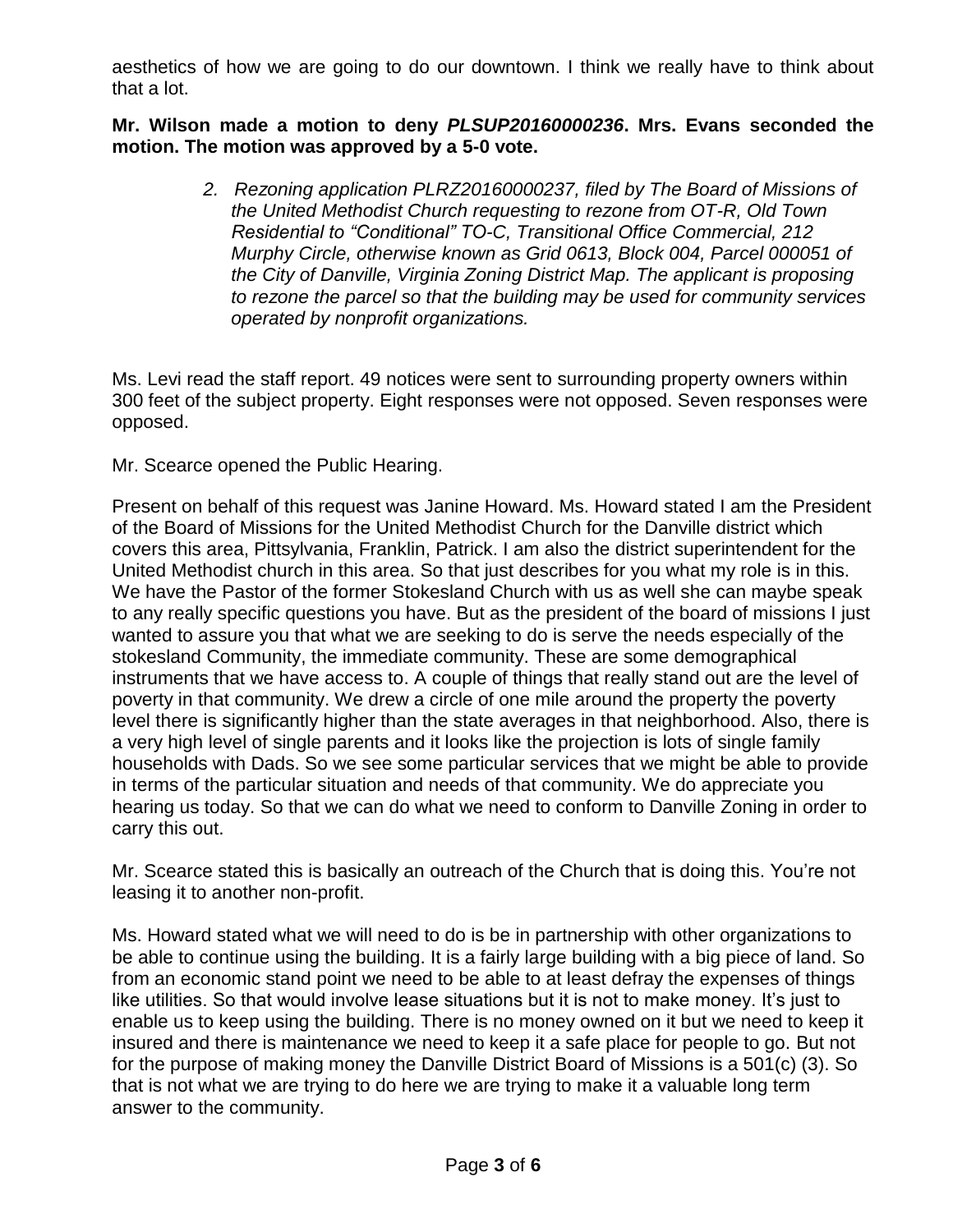Mr. Wilson stated can you give us an example of a mission or two that will be paying to be a part of this facility.

Ms. Howard stated well we actually have someone from one of those facilities here. He can speak to that in a moment. We have talk to a number of groups. The agency Patrick Henry Services which provides counseling for families who are taking care of foster children; presented an issue to us that we are hoping to help with. Something that they had identified was that Danville needs as a service. In the process of trying to bring them into the building we discovered we could not bring them in unless we went through the rezoning. We are going to have to have them come in a pay a little something for rent to cover the utilities. We discovered we couldn't do that legally.

Mr. Wilson stated it's not important to me for me to hear from each group. I'm just interested to hear what kind of services will be utilizing the facility.

Ms. Howard stated some of them may be partner agencies or not for profit and some of them maybe things we do internally. You will notice we left art studio on the list we know that having an open studio for community members just to come in and use for free to do painting or sculpture, is really important for the well-being of the folks in the community. So that would not be a partnering but that is something we would do. We will probably launch the place with putting in a community garden. To help people know how they can garden for their own purposes for healthy eating and to save money. So those are the types of things. Does that help in terms to your question?

Mr. Wilson stated yeah.

Mrs. Evans stated you will continue to have church services correct?

Ms. Howard stated yeah without getting to deep into the politics of the United Methodist Church. The members of that church have actually placed there membership with Moseley Memorial. We discontinued that property as a congregation as of July 1st of this year.

Mr. Wilson stated which community?

Ms. Howard stated Stokesland.

Mr. Wilson stated so the stokesland congregation has been absorbed by the Moseley Memorial.

Ms. Howard stated yes, but we are permitting them to worship there as a satellite congregation. I know it's confusing. They have continued to meet there for worship and we want to continue to provide that to them for as long as we can.

Ms. Lisa Nordan stated I am the Pastor of Moseley Memorial United Methodist Church and the stokesland site. To address the question on the ground stokesland is still an active community. They want to be a part of whatever non-profits come in to be in connection and build relationships. There will be many different types of non-profits. In my world of thinking it is a vision. It is going to be a one stop non-profit mission center where if someone comes in and they are challenged with not having enough money to buy school clothes for their kids we can give them that. Then send them next door if they need some type of peer to peer resource to learn how to finance better. If they need an education we can maybe help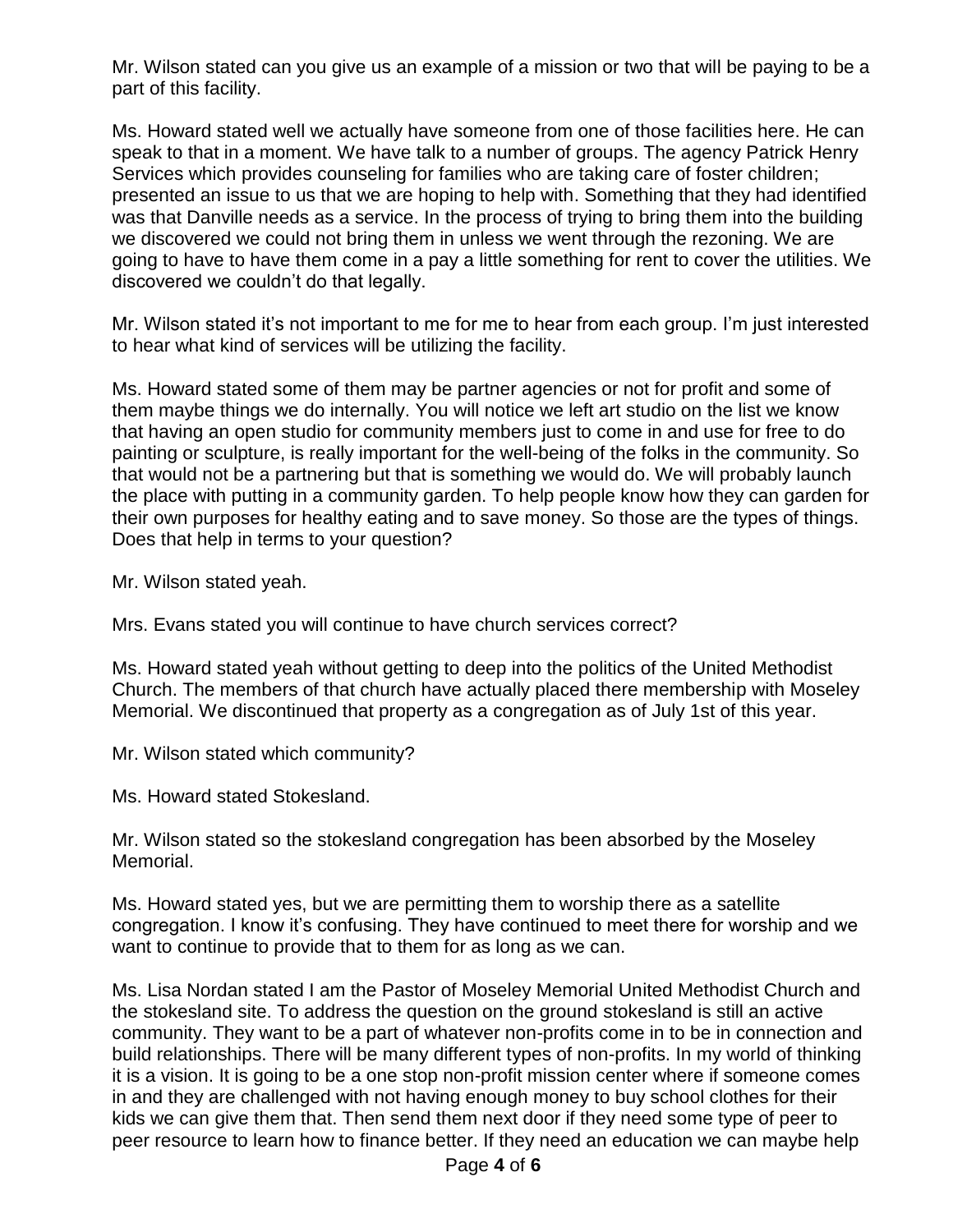them on the computer to do resumes. It is my hope one day that it will be one space where people can go and get help for a number of different things. Where they are empowered not simply given a handout.

Mr. Mike Ellyson stated I am the founder of the Recovery Refuge Peer Support Center. We are an official 501(c) (3) that right now operates in a satellite location. I want to address Mr. Wilson's question on free services. Last month we trained 15 different people free of charge and providing them lunch in Suicide Skills Intervention Training. At any given time we will contact 1.3 people each of us individually someone that is having suicidal thoughts. We just think that as many people in our community that can be given the skills on how to keep someone safe is vital. We will have that same class free of charge again this Thursday and Friday we have 15 people registered again at 215 Murphy Circle. On the  $22<sup>nd</sup>$  I have 30 people registered with 15 people on a waiting list for a program called safe talk. Which is an prevention to suicide on how you identify the signs and actually start up a conversation with somebody. Where Ace is an intervention, safe talk is prevention. We also run a program called Wellness Recovery Action Plan again free to the community it started twenty some years ago in Vermont for people that have mental illness. The Substance Abuse Mental Health Service Authority of the Federal Government deemed it an evidence based practice. They gave the Copeland Center 8.6 million dollars to push that throughout the state. All of our services are free to anybody that identifies or anybody that wants to be a care provider. You will have to forgive my attire; I was in Roanoke at training today for the Department of Behavioral Health talking about the opioid addiction throughout our country. I got a phone call from a gentleman that is retired whose grandson had attempted suicide at some point last year and over the last two months his behavior has come to a point where he has withdrawn. As soon as I leave here I'm sending him a registration so that he can come to the class Thursday and Friday. So that he can have the skills to keep his grandson safe. So that he will know what signs to look for, who to call and be given the resources to bring that boy to a different place in his life.

Ms. Rhonda Vogler stated I am here to speak in favor of approving the stokesland request. Local missions and ministers have long been a passion of mine. As Bruce can tell you from my West Main Baptist Days from starting the fellowship breakfast and working with many area ministers. I have had a lot of experience working with these types of agencies. I am very excited to hear this plan that stokesland has proposed and I'm looking forward to being involved in helping them with it. I feel that having a central location offers numerous types of help. We will be able to greatly increase the number of people served but also help them more completely. I think it's important to look at the bigger picture here too that yes we will be helping individuals but we will also be impacting every person that those individuals interact with. As someone who would not only like to help with this as a member of the stokesland community myself right now. I do not only want to welcome it to our City but to my own neighborhood.

Mr. Scearce closed the Public Hearing.

Mr. Scearce stated it seems like so much that they want to do could fall under the umbrella of any particular churches standard ministry. Is the reason we have to go thru this because they are partnering with someone else and bringing them in?

Mr. Gillie stated they are partnering with someone else and they have the potential to actually charge rent. So while it will truly be a non-profit if income of anything else is coming in. As she said the congregation has actually stopped but they are still using the facility.